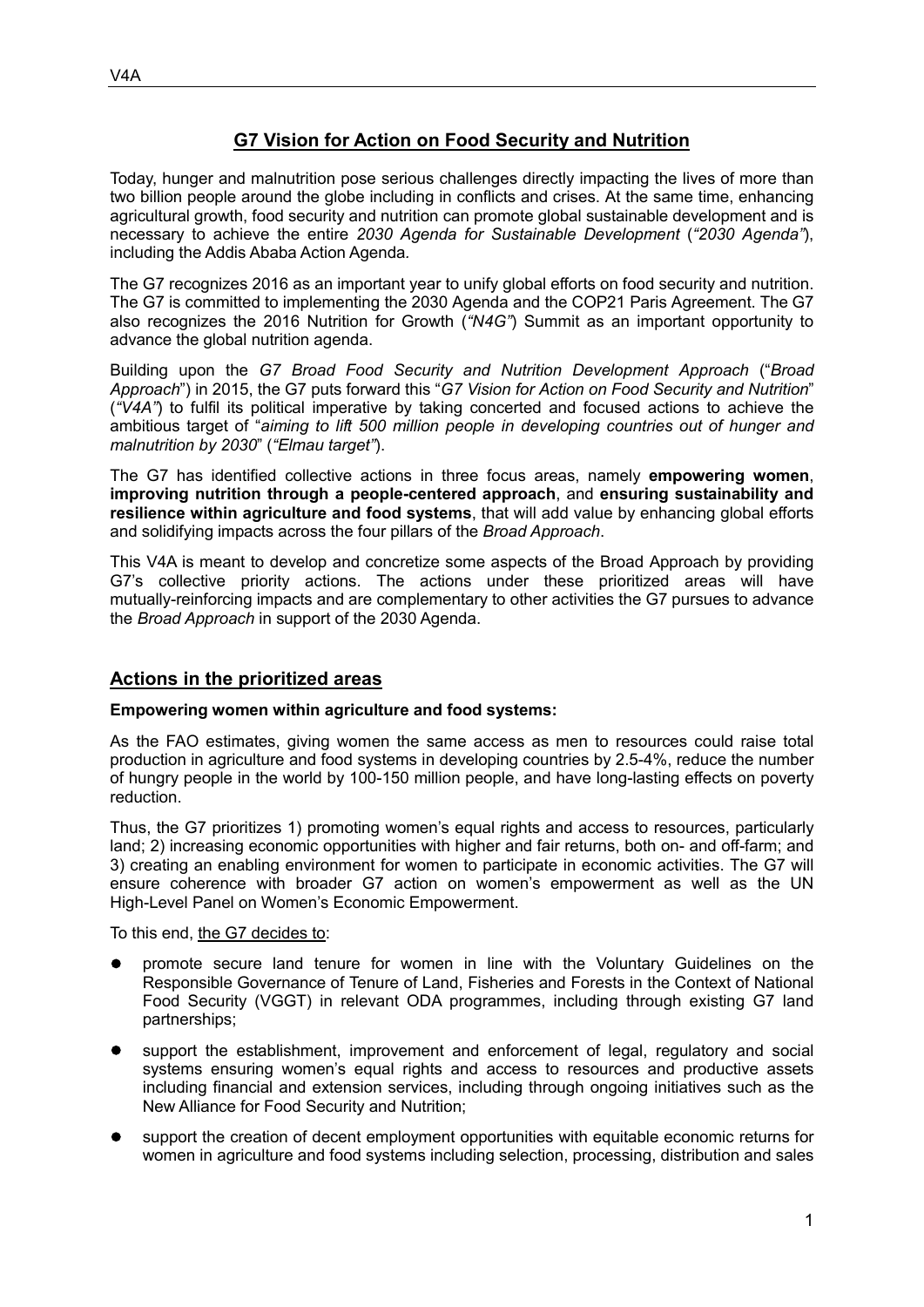of agricultural products, and equipping women with needed skills through vocational education and training;

- promote infrastructure, better services and the use of context-adapted technologies that will free up women's time, including irrigation, multiple-use water systems, increased energy access and innovative and sustainable agricultural production and processing technologies; and
- promote the use of the Women's Empowerment in Agriculture Index and other outcome metrics for women's empowerment, and systematically disaggregate results by sex.

#### **Improving nutrition through a people-centered approach:**

Improving nutrition, including diet quality, reduces risk of illness and death, benefits people suffering from serious diseases, and enables people to participate productively in economic and social activities. Evidence shows that preventing malnutrition is among the top economic investments a country can make because it reduces morbidity, disability and associated health care costs, and improves the health and well-being of people. In particular, malnutrition can be prevented most effectively during the first 1000 days of a child's life from conception to 2 years-of-age. The G7 recognizes the effectiveness of taking a people-centered approach, which focuses on diverse needs of vulnerable individuals suffering from all forms of malnutrition, throughout individuals' lives and across the rural-to-urban spectrum. The G7 also addresses the main determinants of malnutrition at the population-level through multi-sectoral and integrated efforts.

Thus, the G7 prioritizes the delivery of sustained nutrition outcomes for individuals as well as populations, by empowering individuals and communities. In so doing, the G7 will ensure coherence with the Rome Declaration on Nutrition and the UN Decade of Action on Nutrition, while enhancing collaboration with other relevant initiatives and stakeholders and providing leadership at N4G summits to achieve greater impact.

To this end, the G7 decides to:

- strengthen support for national governments to formulate nutrition policies, carry out effective multi-sectoral actions and plans, set realistic targets and implement monitoring frameworks;
- support multi-stakeholder initiatives to raise new, notably domestic, investments, and encourage innovative financing for nutrition, while aligning G7's investments with partner governments' priorities, and strengthening donor coordination, particularly by engaging with the SUN Donor Network;
- strengthen support for national governments to develop capacity at multiple levels, including through training health, nutrition and extension workers, and enhancing food and nutrition education;
- enable the scale up of nutrition-specific interventions that promote healthy growth and development especially during the first 1000 days of life, alongside nutrition-sensitive activities that promote good nutrition across different areas, including agriculture, health, education and social protection; and
- support the collection and application of SDG2 indicators, in particular the expansion of the Food Insecurity Experience Scale (FIES) to improve disaggregation of data, including by sex and rural and urban location; promote the inclusion of indicators of dietary diversity, especially among children and women of reproductive age, in household surveys.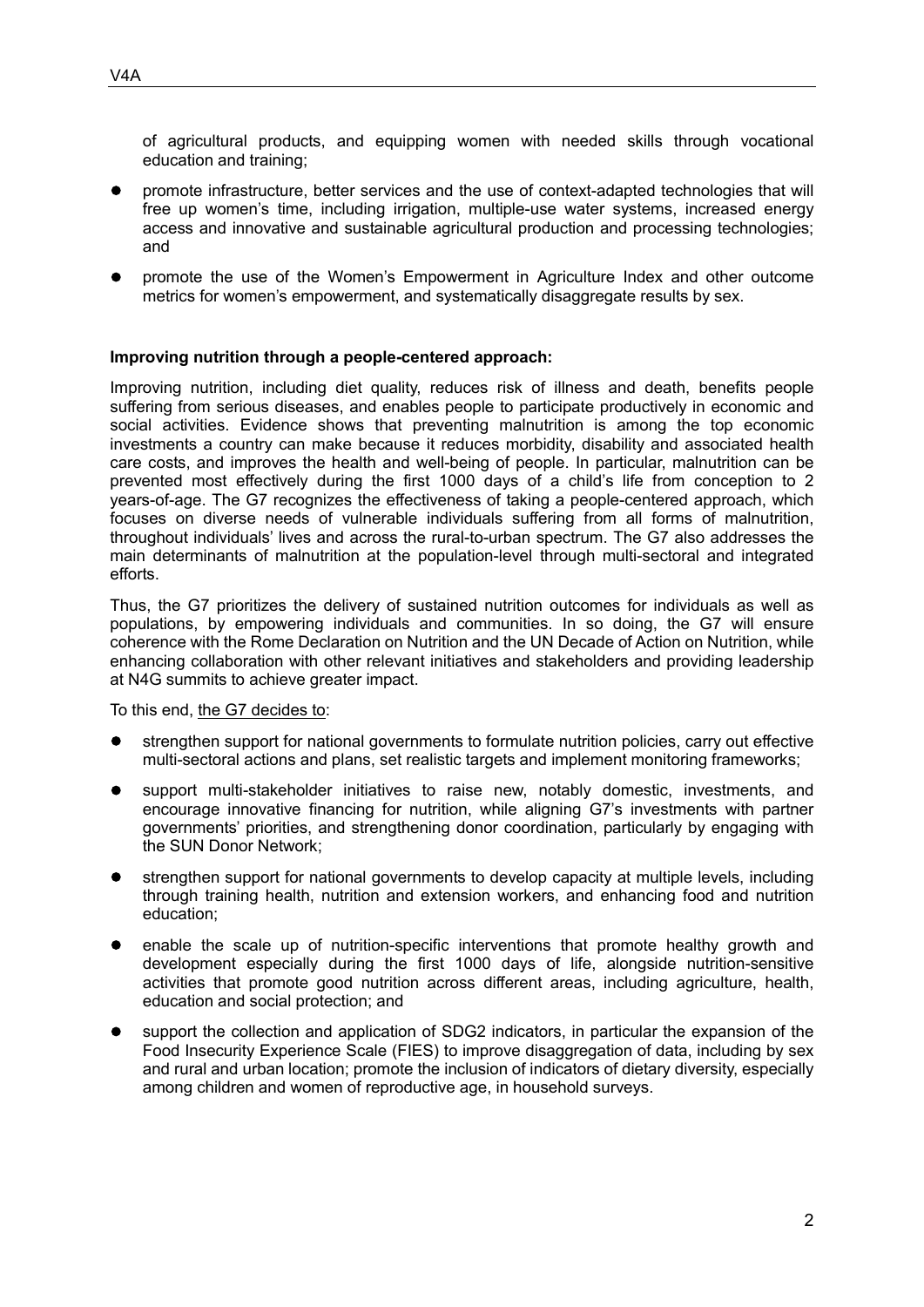### **Ensuring sustainability and resilience within agriculture and food systems:**

Agricultural production and food systems are greatly influenced by, and influence the environment and climate. Populations dependent on agriculture for their livelihoods, especially pastoralists and the poor and undernourished, are particularly vulnerable to environmental degradation, loss of ecosystem services, climate change and related extreme weather events, such as those associated with El Niño. Approximately two-thirds of the intended nationally determined contributions (INDCs) prepared for COP21 recognize this and include climate change adaptation and mitigation measures in agriculture sectors. Agriculture is also a powerful engine for economic growth and poverty reduction across the rural-to-urban spectrum, yet the transformation of agriculture may increase competition for ever scarcer natural resources, necessitating responsible and sustainable investments.

Thus, the G7 prioritizes 1) enhancing research and development, knowledge exchange, application and dissemination of sustainable agriculture practices that may include FAO-defined climate-smart agriculture; 2) enhancing application and operationalization by all stakeholders of the VGGT and the Principles for Responsible Investment in Agriculture and Food Systems (CFS-RAI) endorsed by the Committee on World Food Security (CFS); 3) fostering linkages in agriculture and food value chains across the rural-to-urban spectrum and within regions; and 4) enhancing the resilience of the livelihoods of those engaged in the agriculture sector and that of agriculture and food systems against climatic shocks and protracted crises. The G7 reaffirms its focus on supporting smallholder farmers to contribute to resilient and sustainable local and global food systems.

To this end, the G7 decides to:

- mainstream climate-smart practices in agriculture and food security programmes and support the development of methodologies for effective monitoring of environmental and agricultural impacts;
- support existing mechanisms, platforms and institutions that enhance research and development, and knowledge exchange for climate change, natural resource management and agriculture, recognizing the importance of the Global Alliance for Climate Smart Agriculture, the CGIAR Research Program on Climate Change Agriculture and Food Security and the 4/1000 Initiative;
- pilot at greater scale the use of existing practical guidance, such as the Analytical Framework for Responsible Land-based Agricultural Investment and the OECD-FAO Guidance for Responsible Agricultural Supply Chains, and further carry out outreach programmes on the VGGT and the CFS-RAI involving various stakeholders, by working with relevant partners such as the World Bank, the UNCTAD and the Rome-based UN agencies;
- increase the focus on responsible investment to establish and improve environmentally-friendly and disaster-resilient quality infrastructure, across food value chains, emphasizing the reduction of food loss and waste and GHG emissions, while taking into consideration the Sendai Framework for Disaster Risk Reduction 2015-2030;
- support the development of local food security and nutrition plans to complement national strategies and plans, and help foster policy and business environments to sustainably improve food security and nutrition and economic opportunities across the rural-to-urban spectrum, and for wider regional development; and
- promote climate risk management approaches for the most vulnerable households and communities, including through social protection measures, the Climate Risk Early Warning Systems Initiative, and the Climate Risk Insurance Initiative.